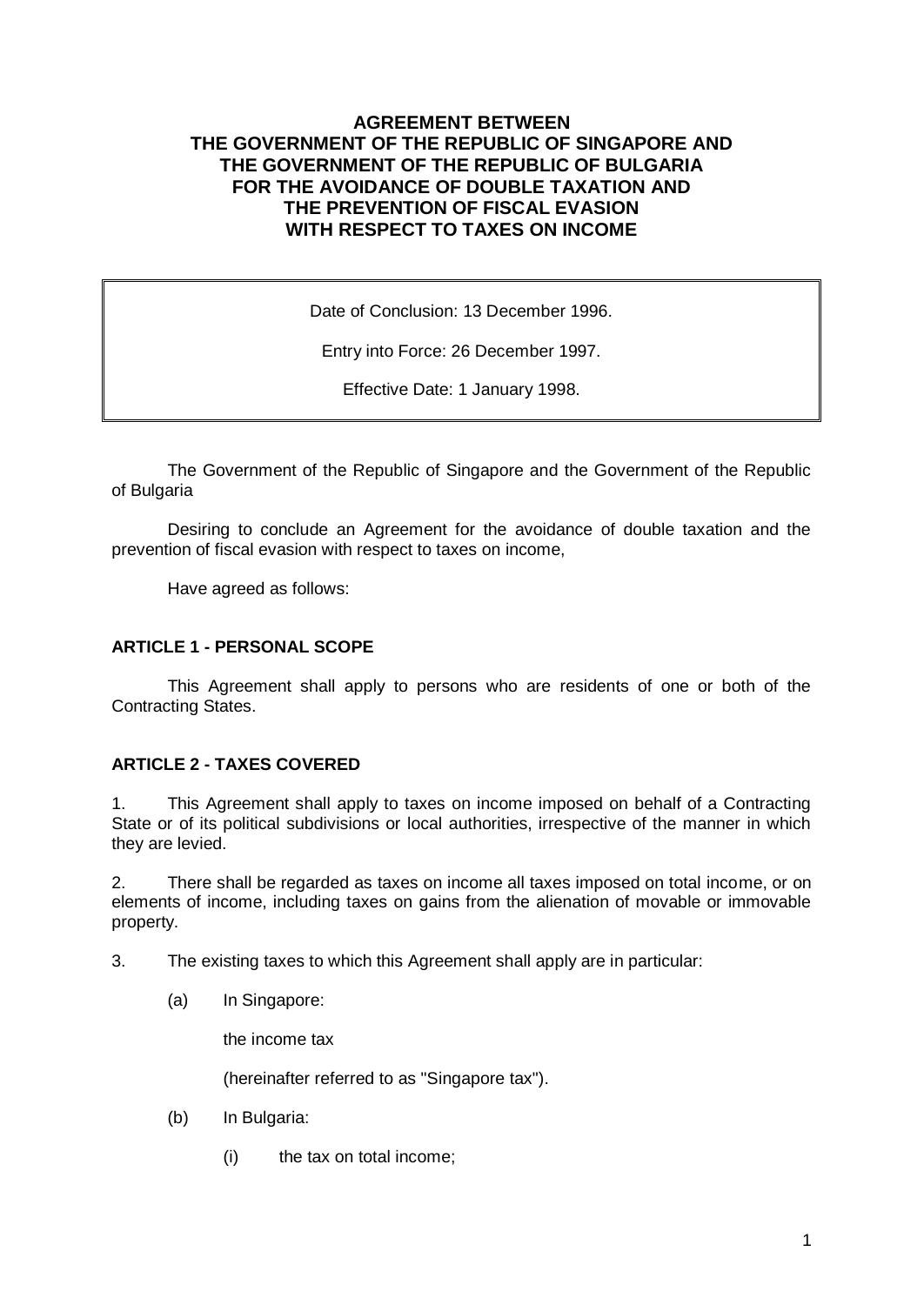(ii) the tax on profit

(hereinafter referred to as "Bulgarian tax").

4. The Agreement shall apply also to any identical or substantially similar taxes which are imposed after the date of signature of the Agreement in addition to, or in place of, the existing taxes. The competent authorities of the Contracting States shall notify each other of any significant changes which have been made in their respective taxation laws. In case any doubt arises in determining whether such taxes are identical or substantially similar, the competent authorities of the Contracting States may consult each other, due regard being had to the provisions of Article 26.

## **ARTICLE 3 - GENERAL DEFINITIONS**

- 1. For the purposes of this Agreement, unless the context otherwise requires:
	- (a) the term "Bulgaria" means the Republic of Bulgaria and when used in a geographical sense means the territory and the territorial sea over which it exercises its State sovereignty, as well as the continental shelf and the exclusive economic zone over which it exercises sovereign rights or jurisdiction in relation to such activities as may be permitted under international law;
	- (b) the term "Singapore" means the Republic of Singapore;
	- (c) the terms "a Contracting State" and "the other Contracting State" mean Bulgaria or Singapore as the context requires;
	- (d) the term "person" includes an individual, a company and any other body of persons which is treated as an entity for tax purposes;
	- (e) the term "company" means any body corporate or any other entity which is treated as a body corporate for tax purposes;
	- (f) the terms "enterprise of a Contracting State" and "enterprise of the other Contracting State" mean respectively an enterprise carried on by a resident of a Contracting State and an enterprise carried on by a resident of the other Contracting State;
	- (g) the term "national" means:
		- (i) any individual possessing the nationality of a Contracting State;
		- (ii) any legal person, partnership or association deriving its status as such from the laws in force in a Contracting State;
	- (h) the term "international traffic" means any transport by a ship or aircraft operated by an enterprise of a Contracting State, except when the ship or aircraft is operated solely between places in the other Contracting State;
	- (i) the term "competent authority" means:
		- (i) in the case of Bulgaria, the Minister of Finance or his authorized representative;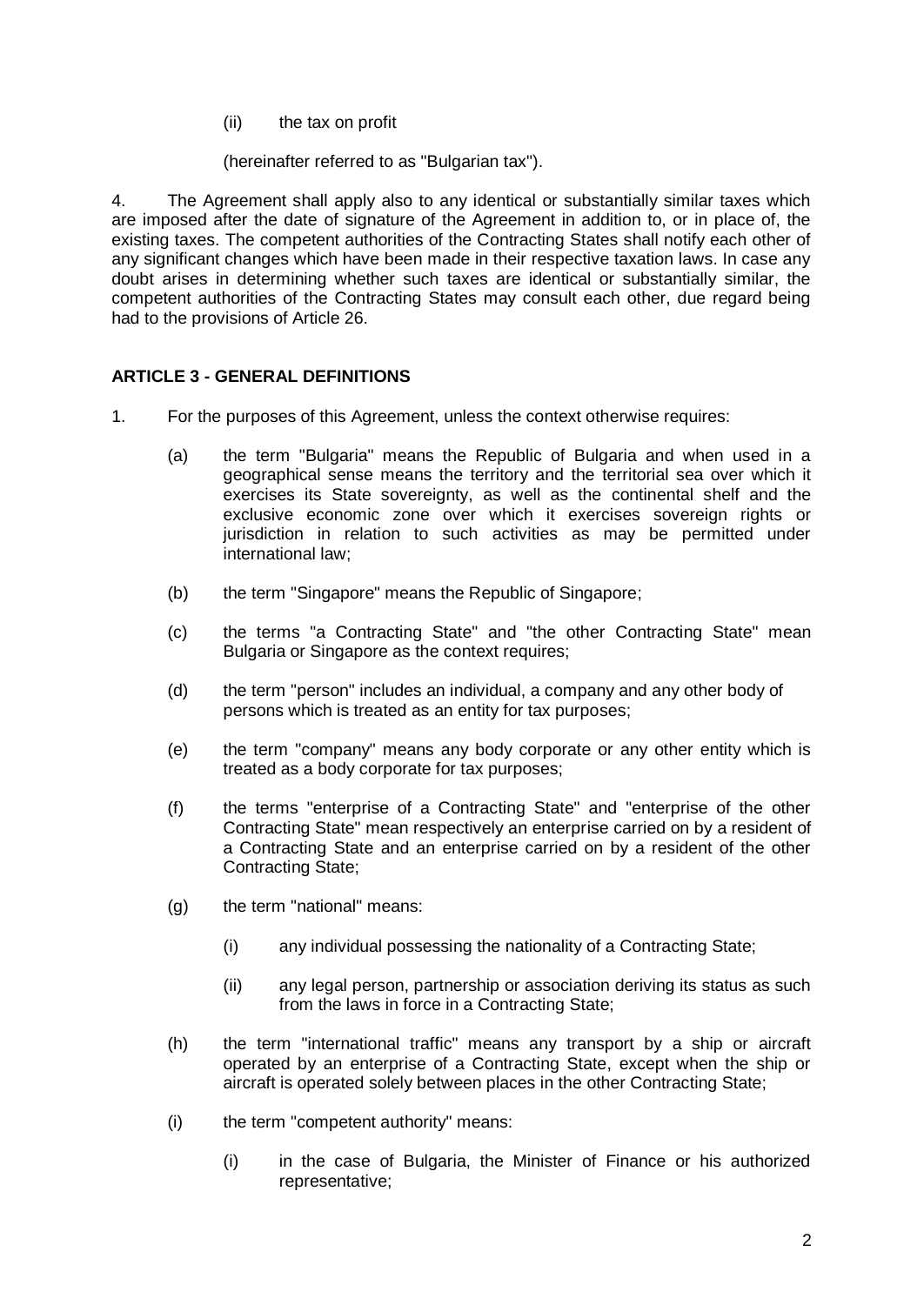(ii) in the case of Singapore, the Minister for Finance or his authorized representative.

2. As regards the application of this Agreement by a Contracting State any term not defined therein shall, unless the context otherwise requires, have the meaning which it has under the law of that State concerning the taxes to which the Agreement applies.

## **ARTICLE 4 - RESIDENT**

1. For the purposes of this Agreement, the term "resident of a Contracting State" means:

- (a) in the case of Singapore any person who, under the taxation laws of Singapore, is a resident of Singapore;
- (b) in the case of Bulgaria any individual who is a national in Bulgaria and any legal person who has his place of head office in Bulgaria or is registered therein.

2. Where by reason of the provisions of paragraph 1 an individual is a resident of both Contracting States, then his status shall be determined as follows:

- (a) he shall be deemed to be a resident of the State in which he has a permanent home available to him; if he has a permanent home available to him in both States, he shall be deemed to be a resident of the State with which his personal and economic relations are closer (centre of vital interests);
- (b) if the State in which he has his centre of vital interests cannot be determined, or if he has not a permanent home available to him in either State, he shall be deemed to be a resident of the State in which he has an habitual abode;
- (c) if his status cannot be determined according to subparagraphs (a) and (b) the competent authorities of the Contracting States shall settle the question by mutual agreement.

3. Where by reason of the provisions of paragraph 1 a person other than an individual is a resident of both Contracting States, then it shall be deemed to be a resident of the State in which its place of effective management is situated.

#### **ARTICLE 5 - PERMANENT ESTABLISHMENT**

1. For the purposes of this Agreement, the term "permanent establishment" means a fixed place of business through which the business of an enterprise is wholly or partly carried on.

- 2. The term "permanent establishment" includes especially:
	- (a) a place of management;
	- (b) a branch;
	- (c) an office;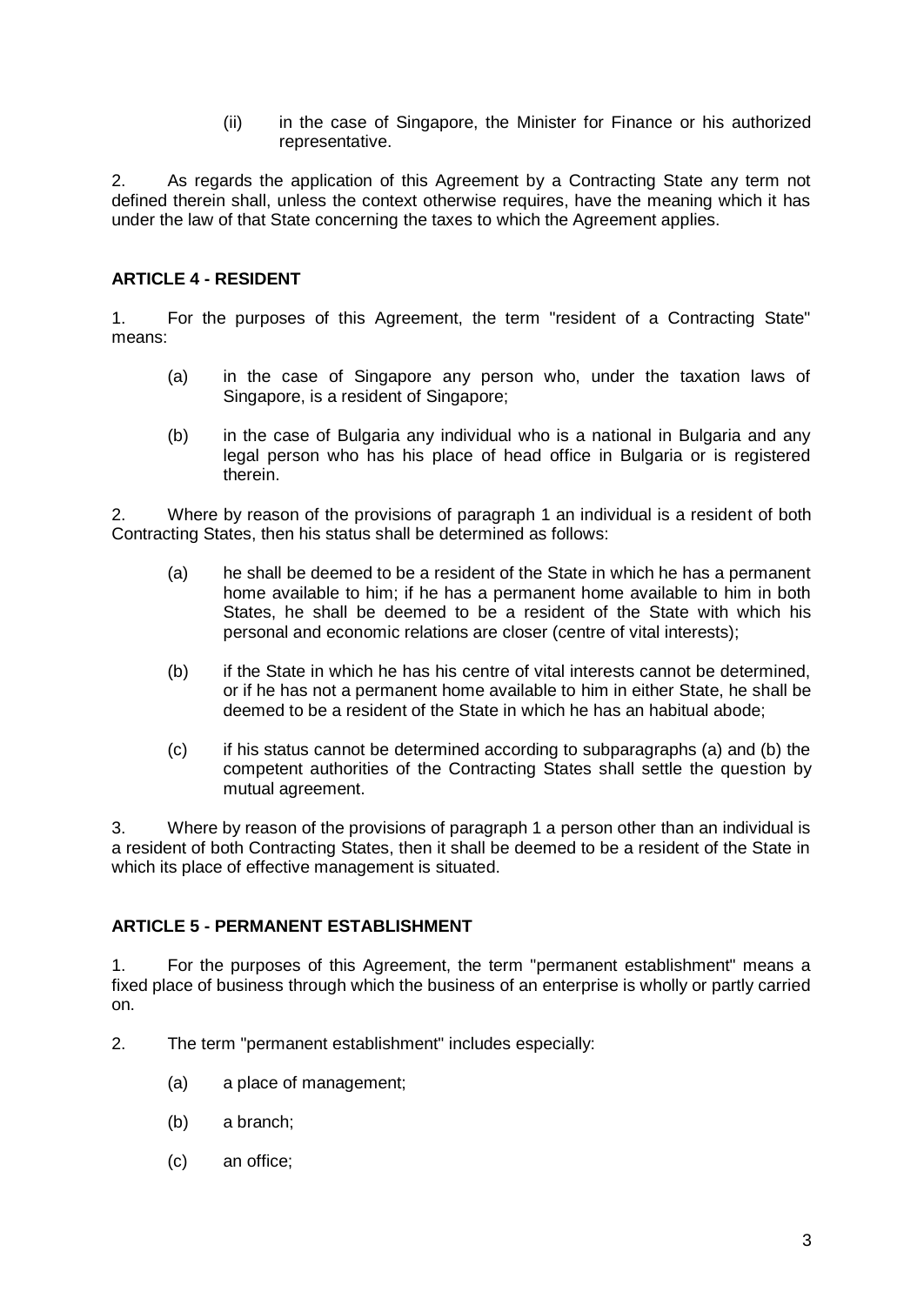- (d) a factory;
- (e) a workshop;
- (f) a mine, an oil or gas well, a quarry or any other place of extraction of natural resources.

3. A building site, or a construction, installation or assembly project constitutes a permanent establishment only if it lasts more than 12 months.

4. Notwithstanding the preceding provisions of this Article, the term "permanent establishment" shall be deemed not to include:

- (a) the use of facilities solely for the purpose of storage, display or delivery of goods or merchandise belonging to the enterprise;
- (b) the maintenance of a stock of goods or merchandise belonging to the enterprise solely for the purpose of storage, display or delivery;
- (c) the maintenance of a stock of goods or merchandise belonging to the enterprise solely for the purpose of processing by another enterprise;
- (d) the maintenance of a fixed place of business solely for the purpose of purchasing goods or merchandise or of collecting information, for the enterprise;
- (e) the maintenance of a fixed place of business solely for the purpose of carrying on, for the enterprise, any other activity of a preparatory or auxiliary character;
- (f) the maintenance of a fixed place of business solely for any combination of activities mentioned in subparagraphs (a) to (e), provided that the overall activity of the fixed place of business resulting from this combination is of a preparatory or auxiliary character.

5. Notwithstanding the provisions of paragraphs 1 and 2, where a person -- other than an agent of an independent status to whom paragraph 6 applies -- is acting on behalf of an enterprise and has, and habitually exercises, in a Contracting State an authority to conclude contracts in the name of the enterprise, that enterprise shall be deemed to have a permanent establishment in that State in respect of any activities which that person undertakes for the enterprise, unless the activities of such person are limited to those mentioned in paragraph 4 which, if exercised through a fixed place of business, would not make this fixed place of business a permanent establishment under the provisions of that paragraph.

6. An enterprise shall not be deemed to have a permanent establishment in a Contracting State merely because it carries on business in that State through a broker, general commission agent or any other agent of an independent status, provided that such persons are acting in the ordinary course of their business.

7. The fact that a company which is a resident of a Contracting State controls or is controlled by a company which is a resident of the other Contracting State, or which carries on business in that other State (whether through a permanent establishment or otherwise), shall not of itself constitute either company a permanent establishment of the other.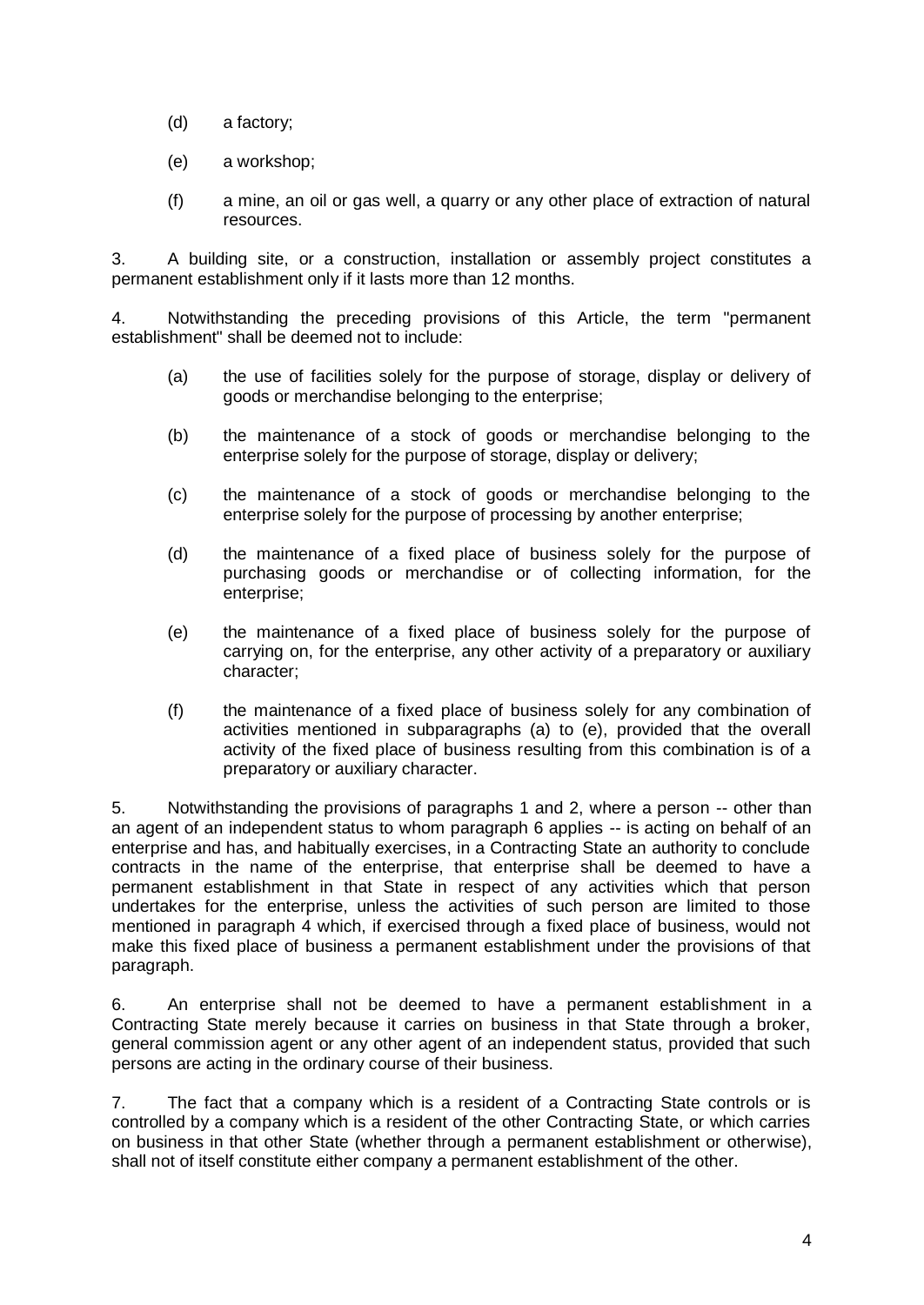### **ARTICLE 6 - INCOME FROM IMMOVABLE PROPERTY**

1. Income derived by a resident of a Contracting State from immovable property (including income from agriculture or forestry) situated in the other Contracting State may be taxed in that other State.

2. The term "immovable property" shall have the meaning which it has under the law of the Contracting State in which the property in question is situated. The term shall in any case include property accessory to immovable property, livestock and equipment used in agriculture and forestry, rights to which the provisions of general law respecting landed property apply, usufruct of immovable property and rights to variable or fixed payments as consideration for the working of, or the right to work, mineral deposits, sources and other natural resources; ships, boats and aircraft shall not be regarded as immovable property.

3. The provisions of paragraph 1 shall apply to income derived from the direct use, letting, or use in any other form of immovable property.

4. The provisions of paragraphs 1 and 3 shall also apply to the income from immovable property of an enterprise and to income from immovable property used for the performance of independent personal services.

### **ARTICLE 7 - BUSINESS PROFITS**

1. The profits of an enterprise of a Contracting State shall be taxable only in that State unless the enterprise carries on business in the other Contracting State through a permanent establishment situated therein. If the enterprise carries on business as aforesaid, the profits of the enterprise may be taxed in the other State but only so much of them as is attributable to that permanent establishment.

2. Subject to the provisions of paragraph 3, where an enterprise of a Contracting State carries on business in the other Contracting State through a permanent establishment situated therein, there shall in each Contracting State be attributed to that permanent establishment the profits which it might be expected to make if it were a distinct and separate enterprise engaged in the same or similar activities under the same or similar conditions and dealing wholly independently with the enterprise of which it is a permanent establishment.

3. In determining the profits of a permanent establishment, there shall be allowed as deductions expenses which are incurred for the purposes of the permanent establishment, including executive and general administrative expenses so incurred, whether in the Contracting State in which the permanent establishment is situated or elsewhere.

4. No profits shall be attributed to a permanent establishment by reason of the mere purchase by that permanent establishment of goods or merchandise for the enterprise.

5. For the purposes of the preceding paragraphs, the profits to be attributed to the permanent establishment shall be determined by the same method year by year unless there is good and sufficient reason to the contrary.

6. Where profits include items of income or gains which are dealt with separately in other Articles of this Agreement, then the provisions of those Articles shall not be affected by the provisions of this Article.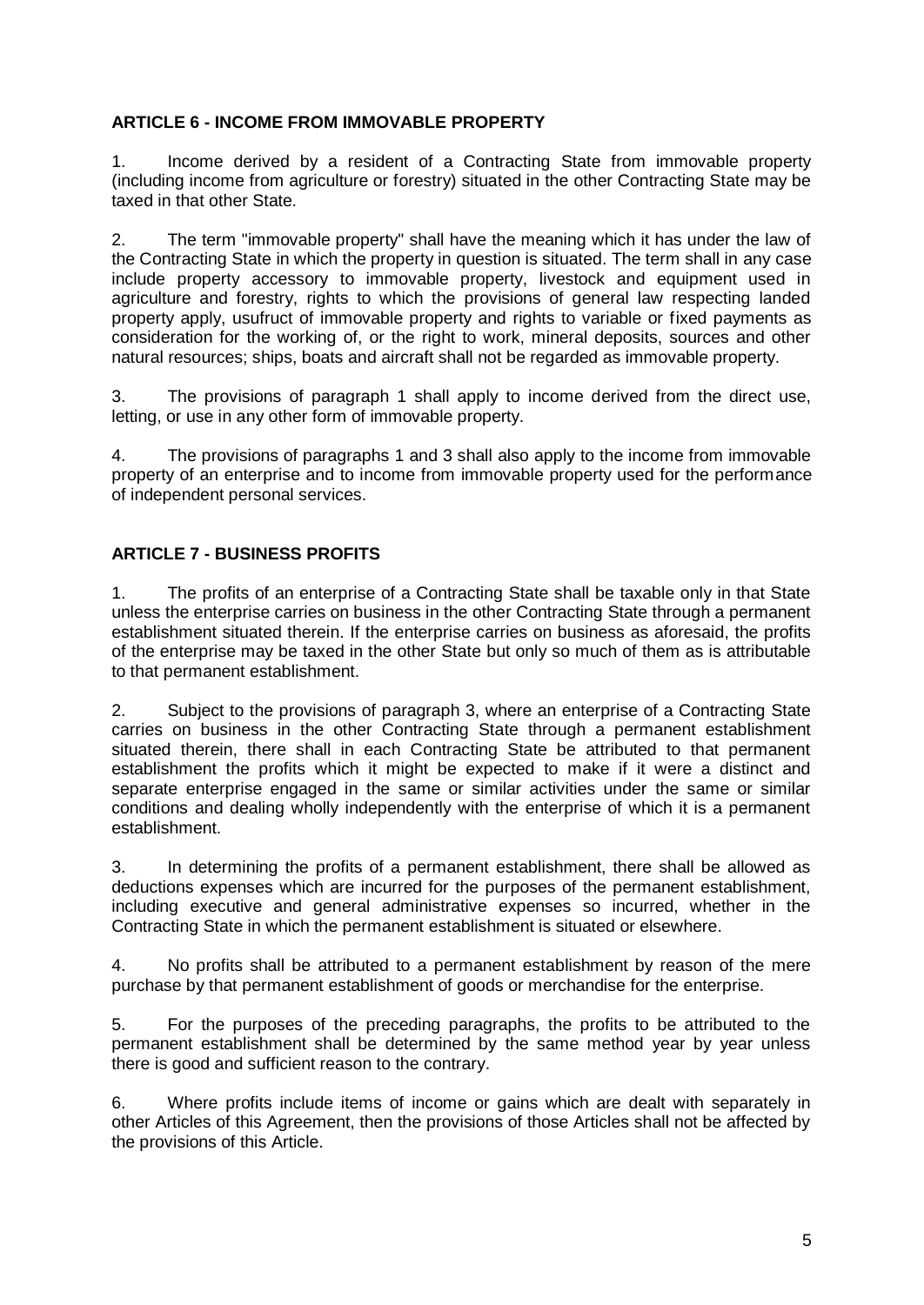## **ARTICLE 8 - INTERNATIONAL TRANSPORT**

1. Profits derived by an enterprise of a Contracting State from the operation of ships or aircraft in international traffic shall be taxable only in that State.

2. Where a ship or aircraft is operated solely between any place in a Contracting State and one or more structures or facilities used for the exploration or exploitation of natural resources situated in waters adjacent to the territorial waters of that State, the exemption of tax provided for in paragraph 1 shall not apply.

3. For the purposes of paragraph 1, profits from the operation of ships or aircraft in international traffic shall mean profits derived from the transportation by sea or air of passengers, mail, livestock or goods carried on by the owners or lessees or charterers of the ships or aircraft, including:

- (a) interest on temporary deposits of funds derived from such operation of ships or aircraft (and the provisions of Article 11 shall not apply in relation to such interest);
- (b) profits from the sale of tickets for such operation of ships or aircraft on behalf of other enterprises;
- (c) profits from the rental on a full or bareboat basis of ships or aircraft when the profits are incidental to such operation of ships or aircraft; and
- (d) profits from the use, maintenance or rental of containers (including trailers and related equipment for transport of containers) when the profits are incidental to such operation of ships or aircraft.

4. The provisions of paragraph 1 shall also apply to profits from the participation in a pool, a joint business or an international operating agency engaged in the operation of ships or aircraft.

## **ARTICLE 9 - ASSOCIATED ENTERPRISES**

- 1. Where
	- (a) an enterprise of a Contracting State participates directly or indirectly in the management, control or capital of an enterprise of the other Contracting State, or
	- (b) the same persons participate directly or indirectly in the management, control or capital of an enterprise of a Contracting State and an enterprise of the other Contracting State,

and in either case conditions are made or imposed between the two enterprises in their commercial or financial relations which differ from those which would be made between independent enterprises, then any profits which would, but for those conditions, have accrued to one of the enterprises, but, by reason of those conditions, have not so accrued, may be included in the profits of that enterprise and taxed accordingly.

2. Where a Contracting State includes, in accordance with the provisions of paragraph 1, in the profits of an enterprise of that Contracting State -- and taxes accordingly -- profits on which an enterprise of the other Contracting State has been charged to tax in that other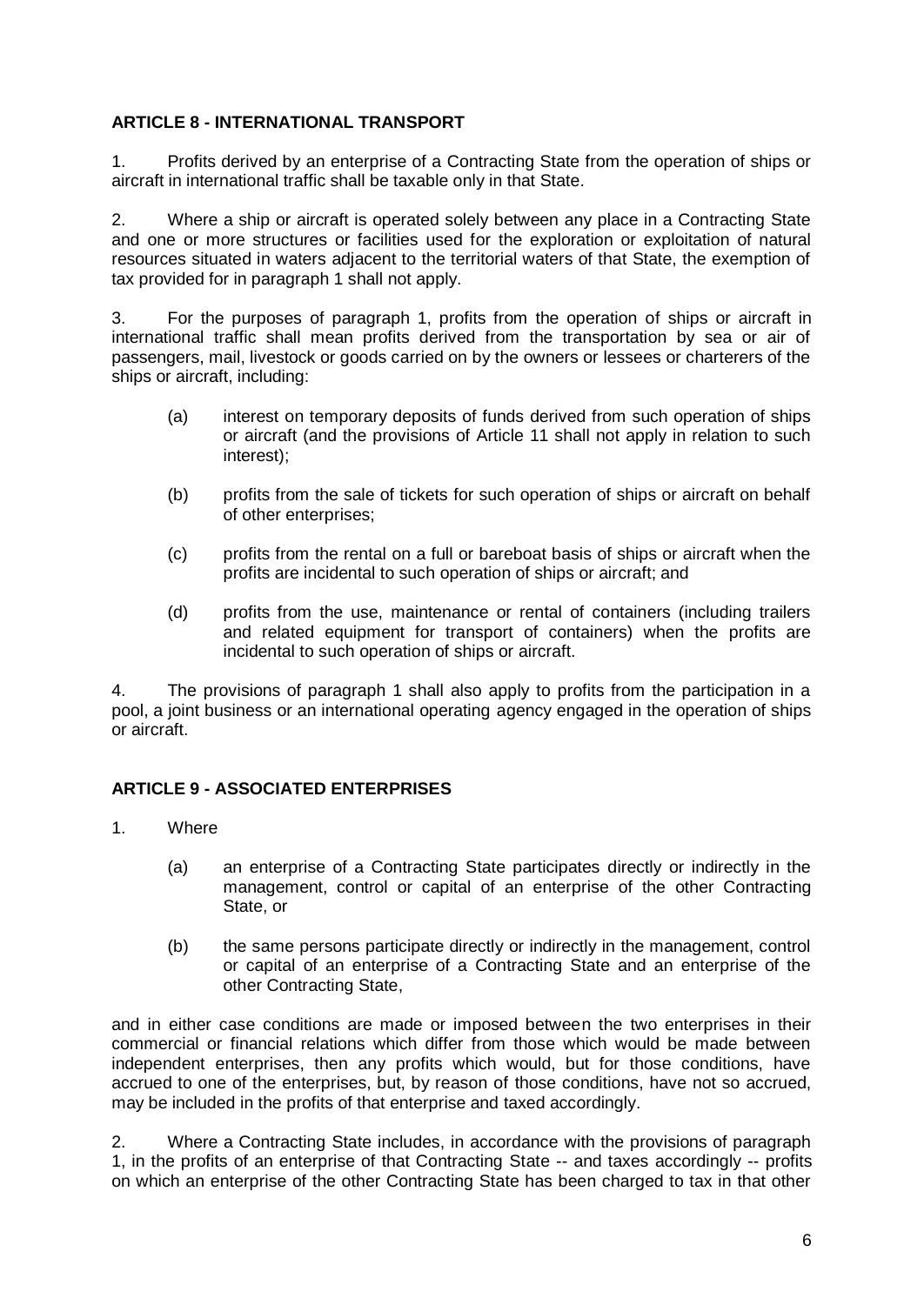State and where the competent authorities of the Contracting States agree, upon consultation, that all or part of the profits so included are profits which would have accrued to the first-mentioned person if the conditions made between the two persons had been those which would have been made between independent persons, then that other State shall make an appropriate adjustment to the amount of the tax charged therein on those profits. In determining such adjustment, due regard shall be had to the other provisions of this Agreement.

### **ARTICLE 10 - DIVIDENDS**

1. Dividends paid by a company which is a resident of a Contracting State to a resident of the other Contracting State may be taxed in that other State.

2. However, such dividends may also be taxed in the Contracting State of which the company paying the dividends is a resident, and according to the laws of the State, but if the recipient is the beneficial owner of the dividends the tax so charged shall not exceed 5 per cent of the gross amount of the dividends.

This paragraph shall not affect the taxation of the company in respect of the profits out of which the dividends are paid.

3. Notwithstanding the provisions of paragraphs 1 and 2, dividends paid by a company which is a resident of a Contracting State to the Government of the other Contracting State shall be exempt from tax in the first-mentioned Contracting State.

4. For the purpose of paragraph 3, the term "Government":

- (a) in the case of Bulgaria, means the Government of Bulgaria and shall include:
	- (i) the National Bank of Bulgaria; and
	- (ii) a statutory body, a local authority or any institution wholly or mainly owned by the Government of Bulgaria, as may be agreed from time to time between the competent authorities of the Contracting States;
- (b) in the case of Singapore, means the Government of Singapore and shall include:
	- (i) the Monetary Authority of Singapore and the Board of Commissioners of Currency;
	- (ii) the Government of Singapore Investment Corporation Pte Ltd; and
	- (iii) a statutory body, a local authority or any institution wholly or mainly owned by the Government of Singapore, as may be agreed from time to time between the competent authorities of the Contracting States.

5. The term "dividends" as used in this Article means income from shares or other rights, not being debt-claims, participating in profits, as well as income from other corporate rights assimilated to income from shares according to the laws of the Contracting State of which the company making the distribution is a resident.

6. Notwithstanding the provisions of paragraph 2, dividends paid by a company which is a resident of Singapore to a resident of Bulgaria are not subjected to a tax on dividends in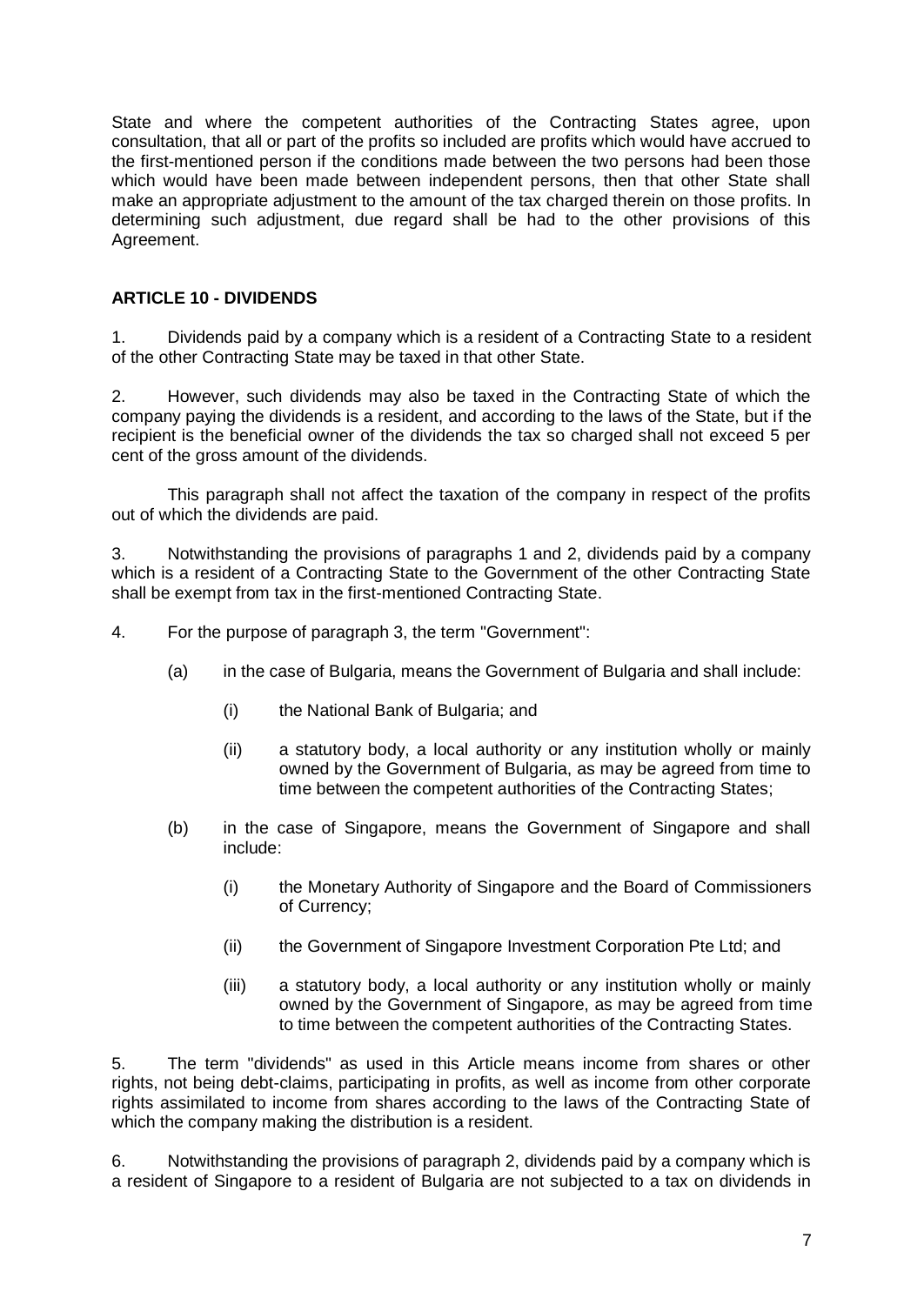addition to the tax on the profits or income of the company, as under the current laws of Singapore, there is no income tax which is chargeable on dividends in addition to the tax on the profits or income of a company.

7. The provisions of paragraphs 1 and 2 shall not apply if the beneficial owner of the dividends, being a resident of a Contracting State, carries on business in the other Contracting State of which the company paying the dividends is a resident, through a permanent establishment situated therein, or performs in that other State independent personal services from a fixed base situated therein, and the holding in respect of which the dividends are paid is effectively connected with such permanent establishment or fixed base. In such case the provisions of Article 7 or Article 14, as the case may be, shall apply.

8. Where a company which is a resident of a Contracting State derives profits or income from the other Contracting State, that other State may not impose any tax on the dividends paid by the company, except insofar as such dividends are paid to a resident of that other State or insofar as the holding in respect of which the dividends are paid is effectively connected with a permanent establishment or a fixed base situated in that other State, nor subject the company's undistributed profits to a tax on undistributed profits, even if the dividends paid or the undistributed profits consist wholly or partly of profits or income arising in such other State.

# **ARTICLE 11 - INTEREST**

1. Interest arising in a Contracting State and paid to a resident of the other Contracting State may be taxed in that other State.

2. However, such interest may also be taxed in the Contracting State in which it arises and according to the laws of that State, but if the recipient is the beneficial owner of the interest, the tax so charged shall not exceed 5 per cent of the gross amount of the interest. The competent authorities of the Contracting States shall by mutual agreement settle the mode of application of this limitation.

3. Notwithstanding the provisions of paragraph 2, interest arising in a Contracting State and paid to the Government of the other Contracting State shall be exempt from tax in the first-mentioned Contracting State.

4. For the purpose of paragraph 3, the term "Government" shall have the same meaning as in paragraph 4 of Article 10.

5. The term "interest" as used in this Article means income from debt-claims of every kind, whether or not secured by mortgage, as well as all other income assimilated to income from money lent by the laws of the State in which the income arises, and in particular, income from government securities and income from bonds or debentures, including premiums and prizes attaching to such securities, bonds or debentures. Penalty charges for late payment shall not be regarded as interest for the purpose of this Article.

6. The provisions of paragraphs 1 and 2 shall not apply if the beneficial owner of the interest, being a resident of a Contracting State, carries on business in the other Contracting State in which the interest arises, through a permanent establishment situated therein, or performs in that other State independent personal services from a fixed base situated therein, and the debt-claim in respect of which the interest is paid is effectively connected with such permanent establishment or fixed base. In such case the provisions of Article 7 or Article 14, as the case may be, shall apply.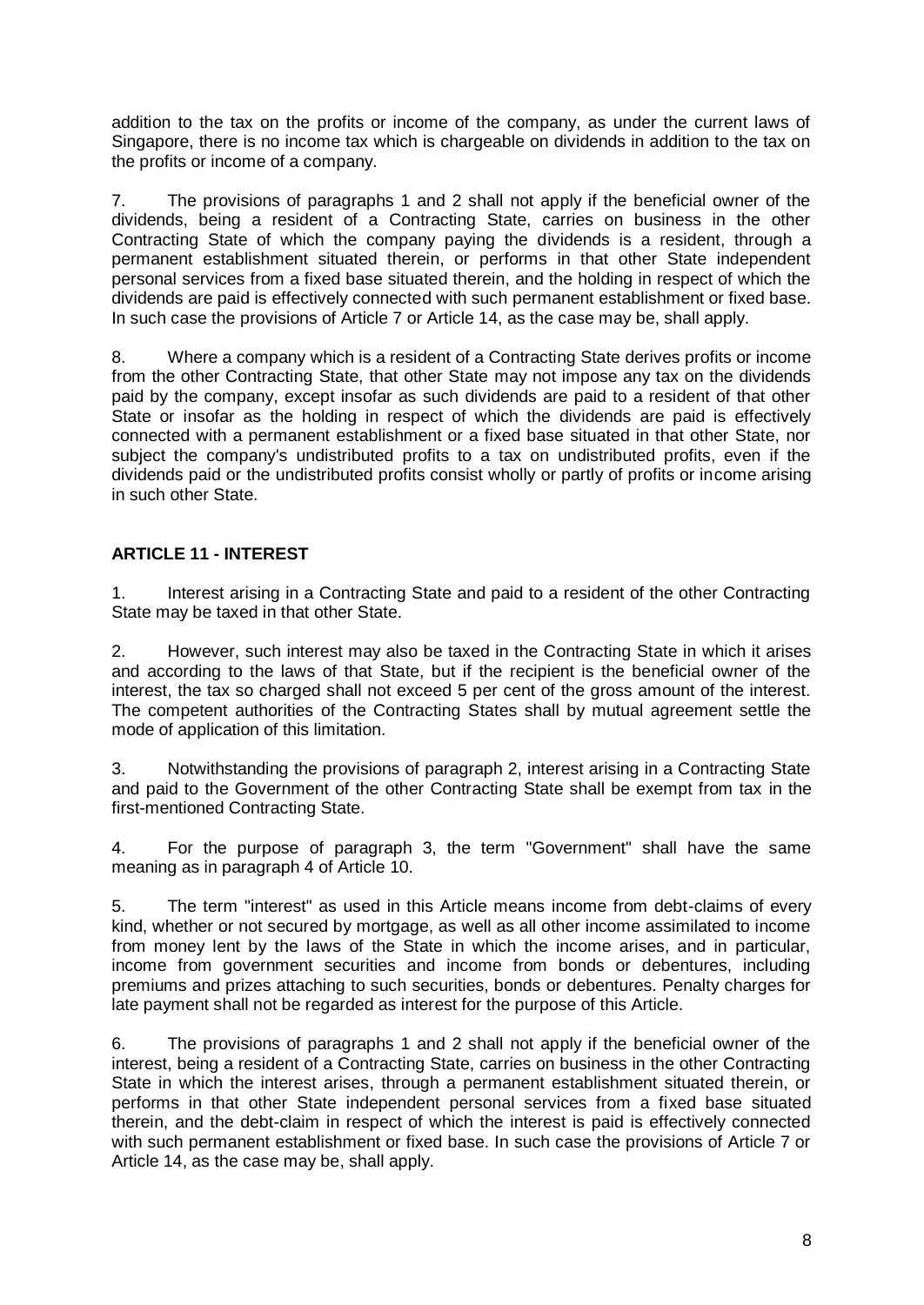7. Interest shall be deemed to arise in a Contracting State when the payer is that State itself, a political subdivision, a local authority, a statutory body or a resident of that State. Where, however, the person paying the interest, whether he is a resident of a Contracting State or not, has in a Contracting State a permanent establishment or a fixed base in connection with which the indebtedness on which the interest is paid was incurred, and such interest is borne by such permanent establishment or fixed base, then such interest shall be deemed to arise in the State in which the permanent establishment or fixed base is situated.

8. Where, by reason of a special relationship between the payer and the beneficial owner or between both of them and some other person, the amount of the interest, having regard to the debt-claim for which it is paid, exceeds the amount which would have been agreed upon by the payer and the beneficial owner in the absence of such relationship, the provisions of this Article shall apply only to the last-mentioned amount. In such case, the excess part of the payments shall remain taxable according to the laws of each Contracting State, due regard being had to the other provisions of this Agreement.

## **ARTICLE 12 - ROYALTIES**

1. Royalties arising in a Contracting State and paid to a resident of the other Contracting State may be taxed in that other State.

2. However, such royalties may also be taxed in the Contracting State in which they arise and according to the laws of that State, but if the recipient is the beneficial owner of the royalties, the tax so charged shall not exceed 5 per cent of the gross amount of the royalties.

3. The term "royalties" as used in this Article means payments of any kind received as a consideration for the use of, or the right to use, any copyright of literary, artistic or scientific work, including cinematograph films, and films or tapes for radio or television broadcasting, any patent, trade mark, design or model, plan, secret formula or process, or for the use of, or the right to use, industrial, commercial or scientific equipment, or for information concerning industrial, commercial or scientific experience.

4. The provisions of paragraphs 1 and 2 shall not apply if the beneficial owner of the royalties, being a resident of a Contracting State, carries on business in the other Contracting State in which the royalties arise, through a permanent establishment situated therein, or performs in that other State independent personal services from a fixed base situated therein, and the right or property in respect of which the royalties are paid is effectively connected with such permanent establishment or fixed base. In such case, the provisions of Article 7 or Article 14, as the case may be, shall apply.

5. Royalties shall be deemed to arise in a Contracting State when the payer is that State itself, a political subdivision, a local authority, a statutory body or a resident of that State. Where, however, the person paying the royalties, whether he is a resident of a Contracting State or not, has in a Contracting State a permanent establishment or a fixed base in connection with which the liability to pay the royalties was incurred, and such royalties are borne by such permanent establishment or fixed base, then such royalties shall be deemed to arise in the Contracting State in which the permanent establishment or fixed base is situated.

6. Where, by reason of a special relationship between the payer and the beneficial owner or between both of them and some other person, the amount of the royalties, having regard to the use, right or information for which they are paid, exceeds the amount which would have been agreed upon by the payer and the beneficial owner in the absence of such relationship, the provisions of this Article shall apply only to the last-mentioned amount. In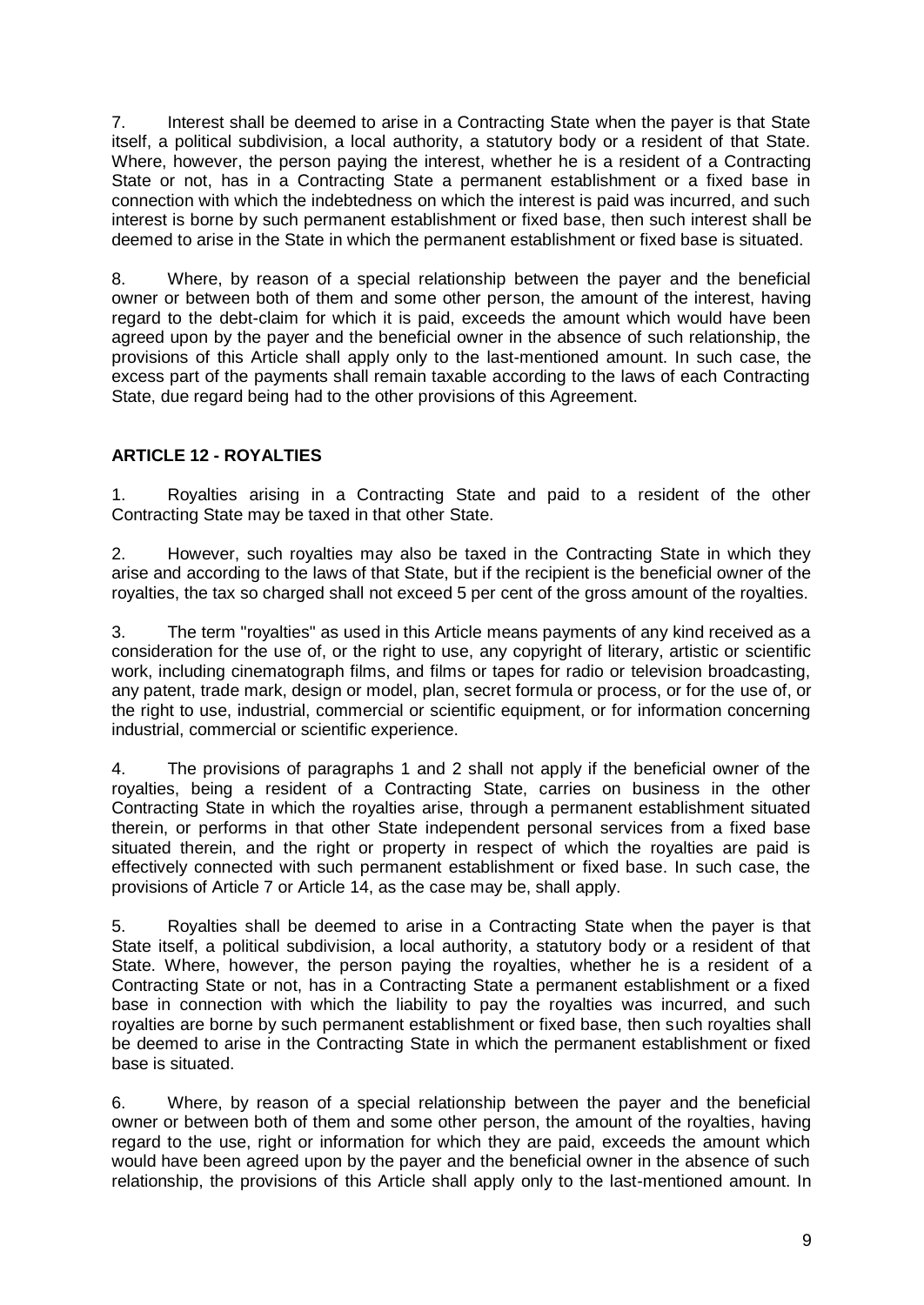such case, the excess part of the payments shall remain taxable according to the laws of each Contracting State, due regard being had to the other provisions of this Agreement.

## **ARTICLE 13 - CAPITAL GAINS**

1. Gains derived by a resident of a Contracting State from the alienation of immovable property referred to in Article 6 and situated in the other Contracting State may be taxed in that other State.

2. Gains from the alienation of movable property forming part of the business property of a permanent establishment which an enterprise of a Contracting State has in the other Contracting State or of movable property pertaining to a fixed base available to a resident of a Contracting State in the other Contracting State for the purpose of performing independent personal services, including such gains from the alienation of such a permanent establishment (alone or with the whole enterprise) or of such fixed base, may be taxed in that other State.

3. Gains from the alienation of ships or aircraft operated in international traffic or movable property pertaining to the operation of such ships or aircraft shall be taxable only in the Contracting State of which the alienator is a resident.

4. Gains from the alienation of any property other than that referred to in paragraphs 1, 2 and 3 shall be taxable only in the Contracting State of which the alienator is a resident.

#### **ARTICLE 14 - INDEPENDENT PERSONAL SERVICES**

1. Income derived by a resident of a Contracting State in respect of professional services or other activities of an independent character shall be taxable only in that State unless he has a fixed base regularly available to him in the other Contracting State for the purpose of performing his activities. If he has such a fixed base, the income may be taxed in the other State but only so much of it as is attributable to that fixed base.

2. The term "professional services" includes especially independent scientific, literary, artistic, educational or teaching activities as well as the independent activities of physicians, dentists, lawyers, engineers, architects and accountants.

#### **ARTICLE 15 - INCOME FROM EMPLOYMENT**

1. Subject to the provisions of Articles 16, 18, 19, 20 and 21, salaries, wages and other similar remuneration derived by a resident of a Contracting State in respect of an employment shall be taxable only in that State unless the employment is exercised in the other Contracting State. If the employment is so exercised, such remuneration as is derived therefrom may be taxed in that other State.

2. Notwithstanding the provisions of paragraph 1, remuneration derived by a resident of a Contracting State in respect of an employment exercised in the other Contracting State shall be taxable only in the first-mentioned State if:

(a) the recipient is present in the other State for a period or periods not exceeding in the aggregate 183 days in any twelve- month period; and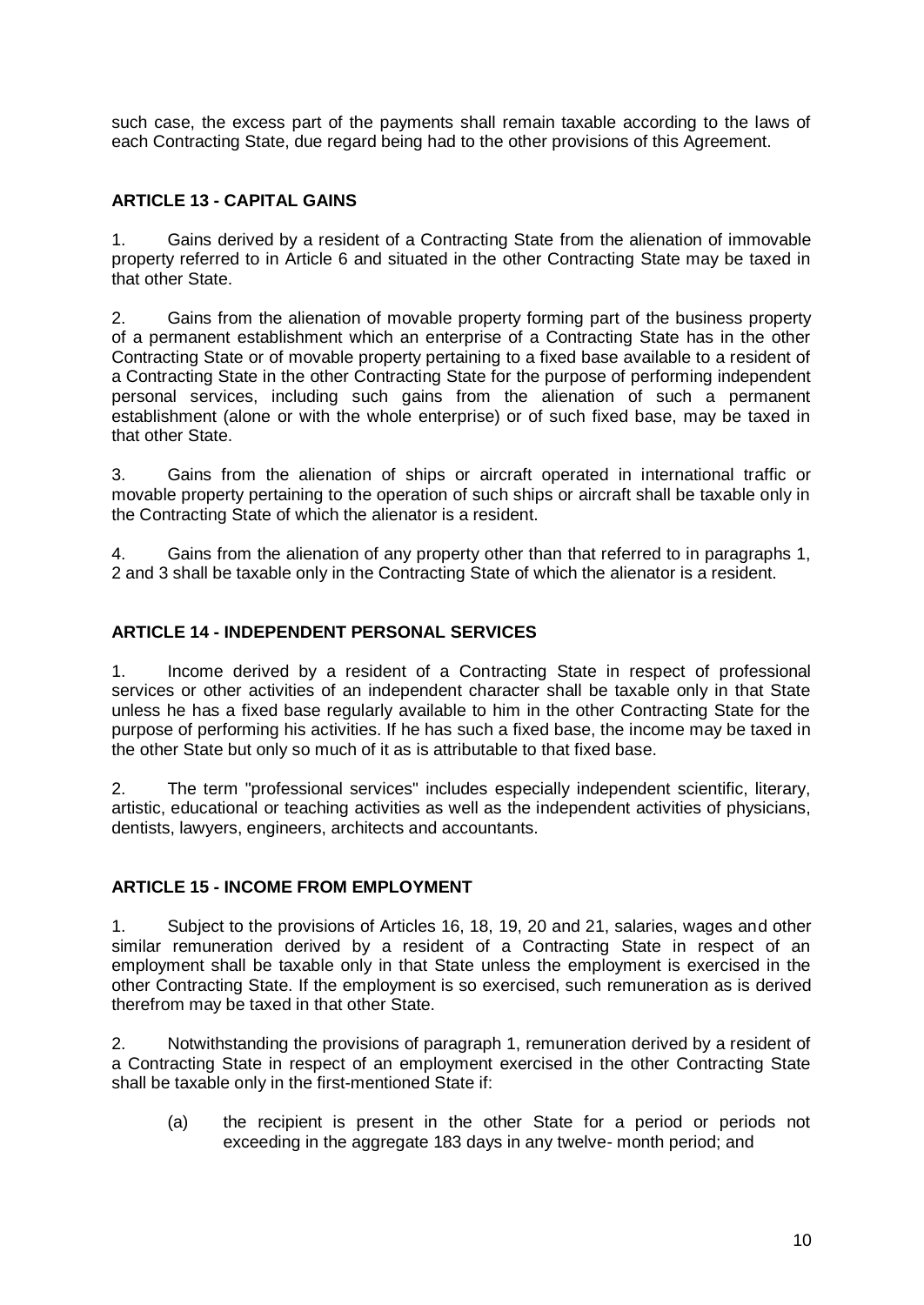- (b) the remuneration is paid by, or on behalf of, an employer who is not a resident of the other State; and
- (c) the remuneration is not borne by a permanent establishment or a fixed base which the employer has in the other State.

3. Notwithstanding the preceding provisions of this Article, remuneration derived in respect of an employment exercised aboard a ship or aircraft operated in international traffic by an enterprise of a Contracting State shall be taxable only in that State, unless the remuneration is derived by a resident of the other Contracting State.

### **ARTICLE 16 - DIRECTORS' FEES**

Directors' fees and other similar payments derived by a resident of a Contracting State in his capacity as a member of the board of directors or any similar organ of a company which is a resident of the other Contracting State may be taxed in that other State.

### **ARTICLE 17 - ARTISTES AND SPORTSMEN**

1. Notwithstanding the provisions of Articles 14 and 15, income derived by a resident of a Contracting State as an entertainer, such as a theatre, motion picture, radio or television artiste, or a musician, or as a sportsman from his personal activities as such exercised in the other Contracting State may be taxed in that other State.

2. Where income in respect of or in connection with personal activities exercised by an entertainer or a sportsman accrues not to the entertainer or sportsman himself but to another person, that income may, notwithstanding the provisions of Articles 7, 14 and 15, be taxed in the Contracting State in which the activities of the entertainer or sportsman are exercised.

3. Notwithstanding the provisions of paragraph 1, income derived by an entertainer or a sportsman who is a resident of a Contracting State from his personal activities as such exercised in the other Contracting State shall be exempt from tax in that other State provided that the activities are supported wholly or substantially from the public funds of either Contracting State or a local authority or a statutory body thereof or the activities are exercised under a cultural or sports exchange programme agreed between the Contracting States.

4. Notwithstanding the provisions of paragraph 2 and Articles 7, 14 and 15, where income in respect of or in connection with personal activities exercised by an entertainer or a sportsman in a Contracting State accrues not to the entertainer or sportsman himself but to another person, that income shall be exempt from tax in that State provided that the activities are supported wholly or substantially from the public funds of either Contracting State or a local authority or a statutory body thereof or the activities are exercised under a cultural or sports exchange programme agreed between the Contracting States.

#### **ARTICLE 18 - PENSIONS**

Pensions and annuities arising in a Contracting State, including payments made under the social security system of that State, and paid to a resident of the other Contracting State shall be taxable only in the first-mentioned State.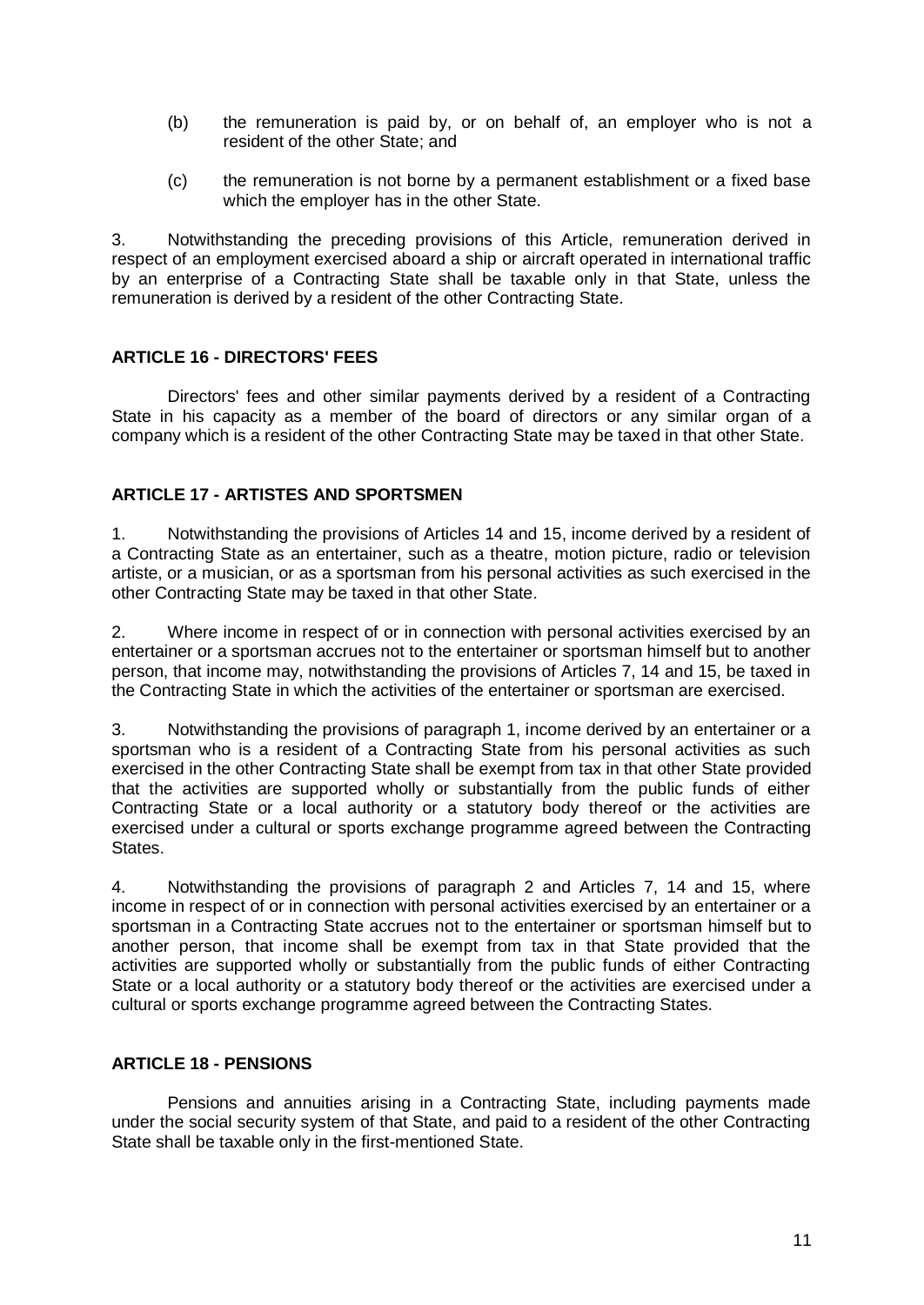### **ARTICLE 19 - GOVERNMENT SERVICE**

- 1.
- (a) Remuneration, other than a pension, paid by a Contracting State or a political subdivision, a local authority or a statutory body thereof to an individual in respect of services rendered to that State or subdivision, authority or body shall be taxable only in that State.
- (b) However, such remuneration shall be taxable only in the other Contracting State if the services are rendered in that State and the individual is a resident of that State who:
	- (i) is a national of that State; or
	- (ii) did not become a resident of that State solely for the purpose of rendering the services.

2. The provisions of Articles 15 and 16 shall apply to remuneration in respect of services rendered in connection with a business carried on by a Contracting State or a political subdivision, a local authority or a statutory body thereof.

## **ARTICLE 20 - STUDENTS**

Payments which a student or apprentice who is or was immediately before visiting a Contracting State a resident of the other Contracting State and who is present in the firstmentioned State solely for the purpose of his education or training receives for the purpose of his maintenance, education or training shall not be taxed in that State, provided that such payments arise from sources outside that State.

## **ARTICLE 21 - TEACHERS**

1. Remuneration received by an individual who is or was immediately before visiting a Contracting State a resident of the other Contracting State and who is present in the firstmentioned State for the purpose of scientific research or for teaching at a recognized university, college, establishment for higher education or similar establishment shall be exempt from tax in the first-mentioned State on any remuneration for such research or teaching for a period not exceeding two years from the date of his first visit to that State for that purpose.

2. This Article shall only apply to income from research or teaching, if such research or teaching is undertaken by the individual in the public interest and not primarily for the benefit of some other private person or persons.

## **ARTICLE 22 - OTHER INCOME**

1. Items of income of a resident of a Contracting State, wherever arising, not dealt with in the foregoing Articles of this Agreement shall be taxable only in that State.

2. The provisions of paragraph 1 shall not apply to income, other than income from immovable property as defined in paragraph 2 of Article 6, if the recipient of such income, being a resident of a Contracting State, carries on business in the other Contracting State through a permanent establishment situated therein, or performs in that other State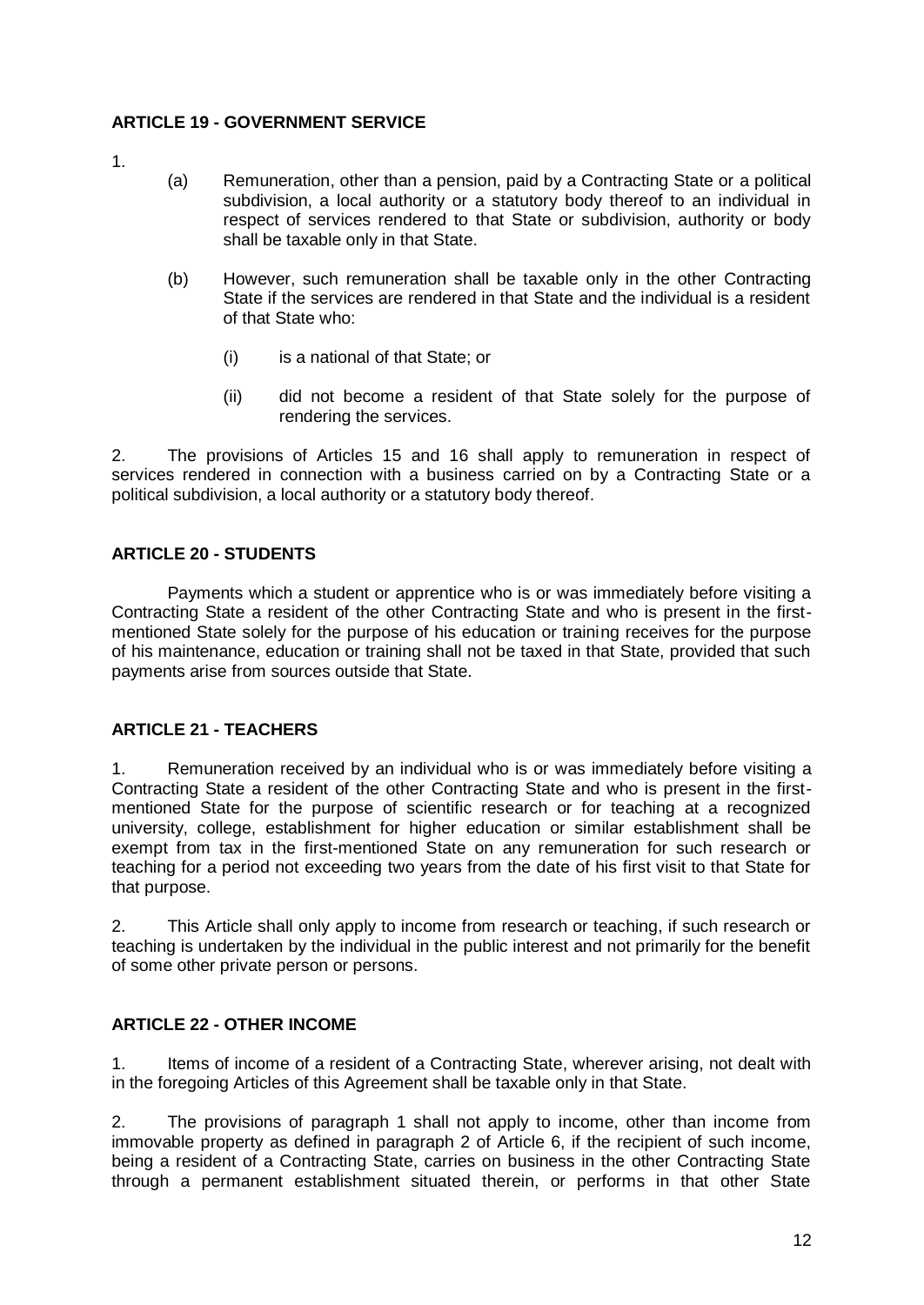independent personal services from a fixed base situated therein, and the right or property in respect of which the income is paid is effectively connected with such permanent establishment or fixed base. In such case the provisions of Article 7 or Article 14, as the case may be, shall apply.

## **ARTICLE 23 - LIMITATION OF RELIEF**

1. Where this Agreement provides (with or without other conditions) that income from sources in a Contracting State shall be exempt from tax, or taxed at a reduced rate, in that State and under the laws in force in the other Contracting State the said income is subject to tax by reference to the amount thereof which is remitted to or received in that other State and not by reference to the full amount thereof, then the exemption or reduction of tax to be allowed under this Agreement in the first-mentioned State shall apply only to so much of the income as is remitted to or received in that other State.

2. However, this limitation does not apply to income derived by the Government of a Contracting State or any person approved by the competent authority of that State for the purpose of this paragraph. The term "Government of a Contracting State" shall include its agencies and statutory bodies.

### **ARTICLE 24 - ELIMINATION OF DOUBLE TAXATION**

Double taxation shall be eliminated as follows:

- (a) In Bulgaria:
	- (i) Where a resident of Bulgaria derives income which in accordance with the provisions of this Agreement may be taxed in Singapore, Bulgaria shall, subject to the provisions of subparagraphs (ii) and (iii), exempt such income from tax.
	- (ii) Where a resident of Bulgaria derives items of income which in accordance with the provisions of Articles 10, 11 and 12 may be taxed in Singapore, Bulgaria shall allow as a deduction from the tax on the income of that resident an amount equal to the tax paid in Singapore. Such deduction shall not, however, exceed that part of the tax, as computed before the deduction is given which is attributable to such items of income derived from Singapore.
	- (iii) Where in accordance with any provisions of this Agreement income derived by a resident of Bulgaria is exempt from tax in Bulgaria, Bulgaria may nevertheless, in calculating the amount of tax on the remaining income of such resident, take into account the exempt income.
- (b) In Singapore:

Where a resident of Singapore derives income from Bulgaria which, in accordance with the provisions of this Agreement, may be taxed in Bulgaria, Singapore shall, subject to its laws regarding the allowance as a credit against Singapore tax of tax payable in any country other than Singapore, allow the Bulgarian tax paid, whether directly or by deduction, as a credit against the Singapore tax payable on the income of that resident. Where such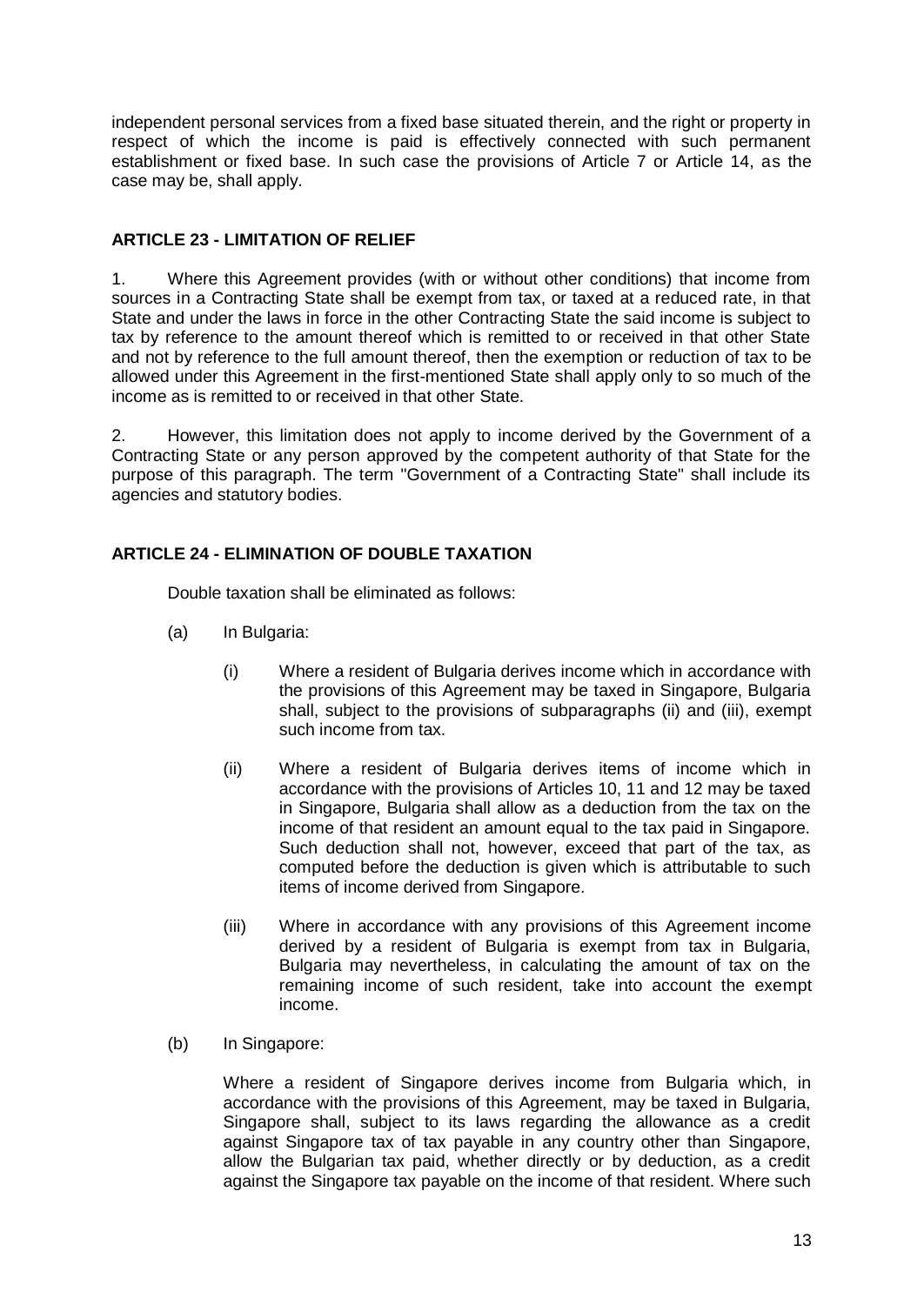income is a dividend paid by a company which is a resident of Bulgaria to a resident of Singapore which is a company owning directly or indirectly not less than 10 per cent of the share capital of the first-mentioned company, the credit shall take into account the Bulgarian tax paid by that company on the portion of its profits out of which the dividend is paid.

## **ARTICLE 25 - NON-DISCRIMINATION**

1. Nationals of a Contracting State shall not be subjected in the other Contracting State to any taxation or any requirement connected therewith, which is other or more burdensome than the taxation and connected requirements to which nationals of that other State in the same circumstances are or may be subjected.

2. The taxation on a permanent establishment which an enterprise of a Contracting State has in the other Contracting State shall not be less favourably levied in that other State than the taxation levied on enterprises of that other State carrying on the same activities.

- 3. Nothing in this Article shall be construed as obliging a Contracting State to grant to:
	- (a) residents of the other Contracting State any personal allowances, reliefs and reductions for tax purposes which it grants to its own residents; or
	- (b) nationals of the other Contracting State those personal allowances, reliefs and reductions for tax purposes which it grants to its own nationals who are not residents of that State or to such other persons as may be specified in the taxation laws of that State.

4. Enterprises of a Contracting State, the capital of which is wholly or partly owned or controlled, directly or indirectly, by one or more residents of the other Contracting State, shall not be subjected in the first-mentioned State to any taxation or any requirement connected therewith which is other or more burdensome than the taxation and connected requirements to which other similar enterprises of the first-mentioned State are or may be subjected.

5. Where a Contracting State grants tax incentives to its nationals designed to promote economic and social development in accordance with its national policy and criteria, it shall not be construed as discrimination under this Article.

#### **ARTICLE 26 - MUTUAL AGREEMENT PROCEDURE**

1. Where a person considers that the actions of one or both of the Contracting States result or will result for him in taxation not in accordance with the provisions of this Agreement, he may, irrespective of the remedies provided by the domestic law of those States, present his case to the competent authority of the Contracting State of which he is a resident or, if his case comes under paragraph 1 of Article 25, to that of the Contracting State of which he is a national. The case must be presented within 3 years from the first notification of the action resulting in taxation not in accordance with the provisions of the Agreement.

2. The competent authority shall endeavour, if the objection appears to it to be justified and if it is not itself able to arrive at a satisfactory solution, to resolve the case by mutual agreement with the competent authority of the other Contracting State, with a view to the avoidance of taxation which is not in accordance with the Agreement.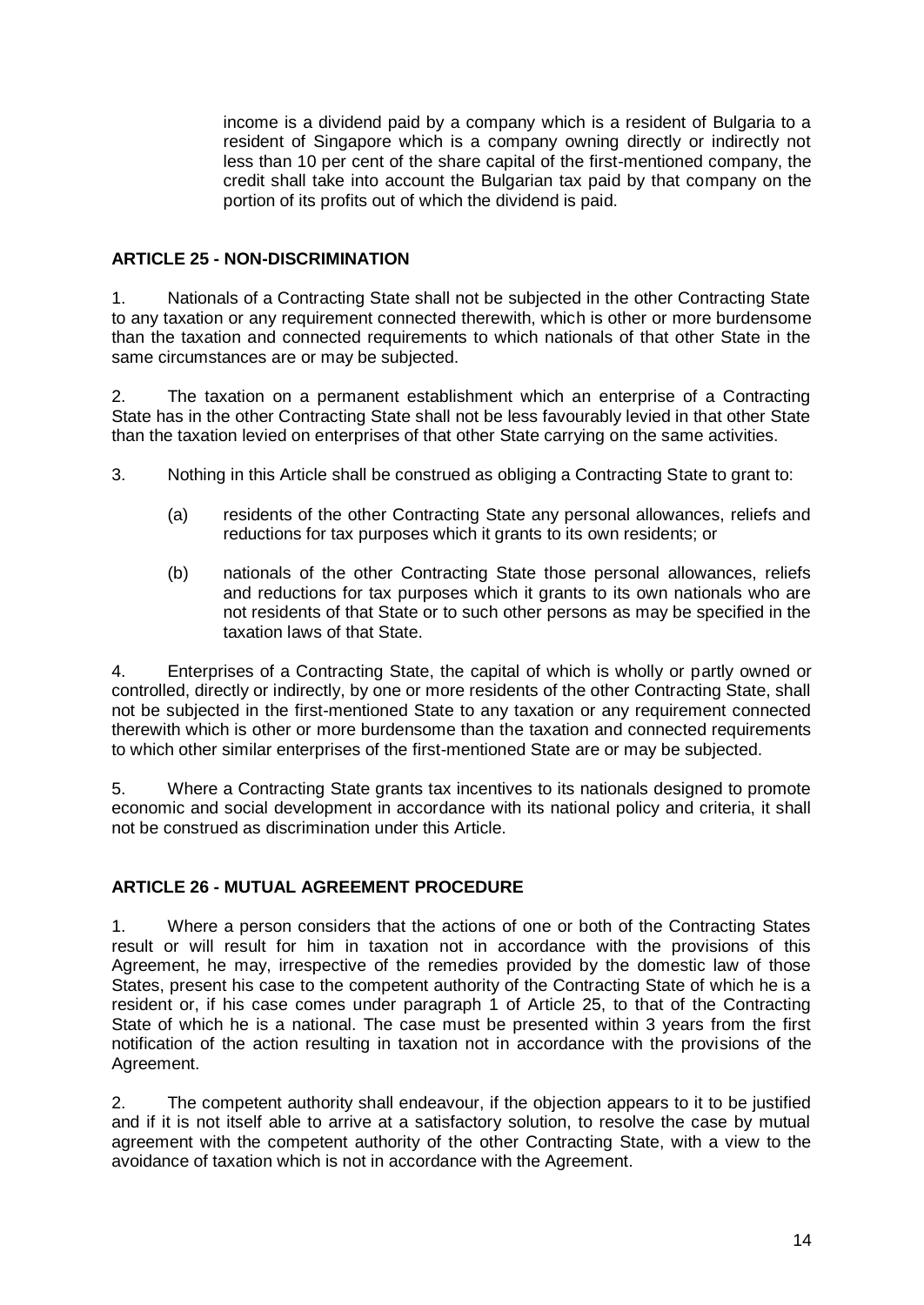3. The competent authorities of the Contracting States shall endeavour to resolve by mutual agreement any difficulties or doubts arising as to the interpretation or application of this Agreement. They may also consult together for the elimination of double taxation in cases not provided for in the Agreement.

4. The competent authorities of the Contracting States may communicate with each other directly for the purpose of reaching an agreement in the sense of the preceding paragraphs.

## **ARTICLE 27 - EXCHANGE OF INFORMATION**

1. The competent authorities of the Contracting States shall exchange such information as is necessary for carrying out the provisions of this Agreement or of the domestic laws of the Contracting States concerning taxes covered by the Agreement insofar as the taxation thereunder is not contrary to the Agreement. Any information so received by a Contracting State shall be treated as secret in the same manner as information obtained under the domestic laws of that State, and shall be disclosed only to persons or authorities (including courts and administrative bodies) involved in the assessment or collection of, the enforcement or prosecution in respect of, or the determination of appeals in relation to, the taxes covered by the Agreement. Such persons or authorities shall use the information only for such purposes. They may disclose the information in public court proceedings or in judicial decisions.

2. In no case shall the provisions of paragraph 1 be construed so as to impose on a Contracting State the obligation:

- (a) to carry out administrative measures at variance with the laws and administrative practice of that or of the other Contracting State;
- (b) to supply information which is not obtainable under the laws or in the normal course of the administration of that or of the other Contracting State;
- (c) to supply information which would disclose any trade, business, industrial, commercial or professional secret or trade process, or information, the disclosure of which would be contrary to public policy (ordre public).

## **ARTICLE 28 - MEMBERS OF DIPLOMATIC OR CONSULAR MISSIONS**

Nothing in this Agreement shall affect the fiscal privileges of members of diplomatic or consular missions under the general rules of international law or under the provisions of special agreements.

## **ARTICLE 29 - ENTRY INTO FORCE**

1. The Contracting States shall notify each other that their constitutional requirements for ratification and entry into force of this Agreement have been fulfilled.

2. The Agreement shall enter into force on the date of the later of the notifications referred to in paragraph 1 and its provisions shall apply: